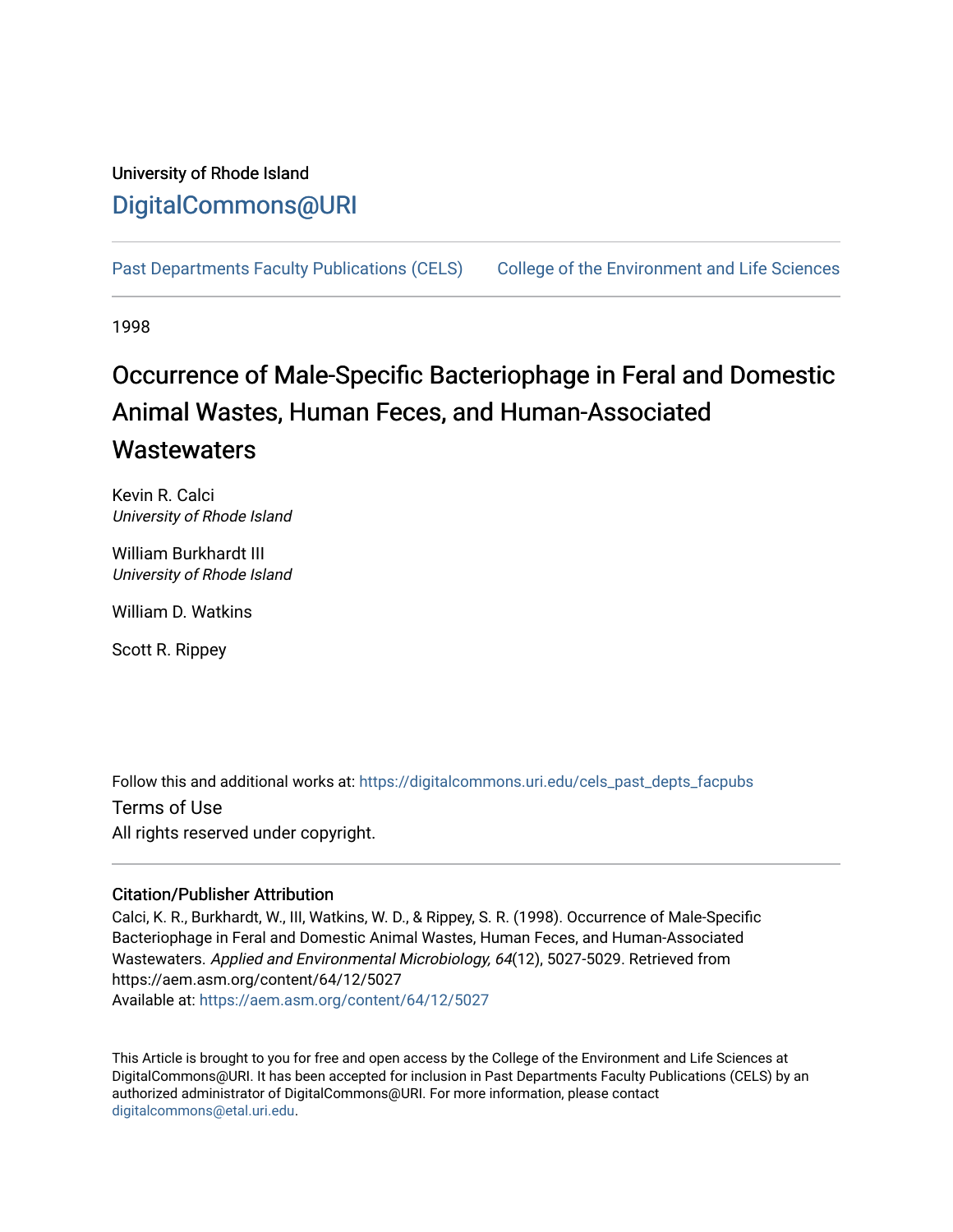# Occurrence of Male-Specific Bacteriophage in Feral and Domestic Animal Wastes, Human Feces, and Human-Associated Wastewaters

## KEVIN R. CALCI,<sup>1,2\*</sup> WILLIAM BURKHARDT III,<sup>1</sup> WILLIAM D. WATKINS,<sup>2</sup> AND SCOTT R. RIPPEY<sup>3</sup>

*U.S. Public Health Service, Food and Drug Administration, Dauphin Island, Alabama 36528,*<sup>1</sup> *U.S. Public Health Service, Food and Drug Administration, Washington, D.C. 20204,*<sup>3</sup> *and Department of Microbiology, University of Rhode Island, Kingston, Rhode Island 02881*<sup>2</sup>

Received 8 June 1998/Accepted 17 September 1998

**Male-specific bacteriophage (MSB) densities were determined in animal and human fecal wastes to assess their potential impact on aquatic environments. Fecal samples (1,031) from cattle, chickens, dairy cows, dogs, ducks, geese, goats, hogs, horses, seagulls, sheep, and humans as well as 64 sewerage samples were examined for MSB. All animal species were found to harbor MSB, although the great majority excreted these viruses at very low levels. The results from this study demonstrate that in areas affected by both human and animal wastes, wastewater treatment plants are the principal contributors of MSB to fresh, estuarine, and marine waters.**

Diseases resulting from the consumption of molluscan shellfish have been reported in the United States for many decades (16, 17). In the last two decades the number of shellfishassociated illnesses due to enteric viral pathogens, such as the Norwalk and Norwalk-like viruses, has increased (16, 18). Few municipalities are able to consistently produce sewage effluents of good virological quality; thus, shellfish-growing areas continue to be affected by human viral pathogens (8, 9), with adverse effects on human health.

Total and fecal coliform groups colonize the intestinal tracts of warm-blooded animals (7), including humans, and have been employed as indicators of sanitation for many years. These two bacterial groups are the only microbial indicators accepted by the National Shellfish Sanitation Program and the Interstate Shellfish Sanitation Conference to classify the harvest acceptability of estuarine and marine shellfish-growing waters (23). Many researchers and public health officials have challenged the reliability of coliform bacteria as an indicator of the presence of enteric viral pathogens (10, 16, 21) for several reasons. Enteric viruses appear to be more resistant to inactivation by certain environmental factors (e.g., sunlight and salinity) (1, 12, 19) and to wastewater treatment, especially chlorine disinfection (6, 14), than bacterial indicators. Molluscan shellfish generally concentrate and retain viruses (including male-specific bacteriophage [MSB]) at higher rates than total and fecal coliform bacteria (2, 3). As a consequence, enteric viruses are a distinct public health hazard that is not reliably indexed by the total or fecal coliform groups.

In recent years, an MSB group has been suggested as an auxiliary indicator of fecal coliforms for indexing enteric viral pollution (9, 13, 21). The MSB group was proposed for several reasons. (i) It is more resistant to chlorination and inactivation by environmental factors than are coliforms (10, 22); (ii) the method used to enumerate MSB is direct, precise, rapid, facile, and cost-effective (5, 15); (iii) MSB occurs in high densities in both treated and untreated sewage effluents (5, 6, 11); and (iv) it is unlikely to multiply in the estuarine environment (24).

The application of MSB as an indicator of viral contamination from human sources is contingent, at least in part, on its ecology, particularly its occurrence in feral and domestic animals (11). Human enteric viral disease is considered to be predominantly associated with the ingestion of human-derived wastes because of the host-specific nature of these enteric pathogens. Although related viral strains can cause diarrhea in animal species, data from neither areas of endemicity nor outbreak show zoonotic transmission as having an important role in human disease (4, 20). To further explore the use of MSB as an indicator of enteric viral contamination, the contribution of these bacteriophages in both human and animal waste was examined.

*Escherichia coli* HS(pFamp)RR was used as the host for bacteriophage enumeration because this strain is relatively resistant to most somatic bacteriophages, and thus more than 95% of the bacteriophages infecting it are male specific (5). Fecal samples  $(n = 1,081)$  were collected from domestic animals (cattle, chickens, dairy cows, dogs, goats, hogs, horses, and sheep) and waterfowl (ducks, geese, and seagulls). Fresh fecal samples were collected from at least five distinct geographical locations, to include animals representing a variety of habitats and dietary conditions. The majority of samples (51%) were collected from animals at farms in Rhode Island. The remainder of the samples were retrieved from freshwater ponds, the shores of Narragansett Bay, and area landfills. In most cases, fecal wastes from these animals reach the aquatic environment as a result of runoff from the land during rainfall. For each fecal specimen, at least 1 g of freshly voided feces was collected and placed in a sterile 100-ml specimen container (Falcon, Lincoln Park, N.J.) by using a sterile hardwood tongue depressor. Containers were capped and stored on ice until arrival at the laboratory. There,  $1 \text{ g}$  of each fecal sample was transferred into a sterile 50-ml conical screw-cap centrifuge tube (Falcon) and diluted 1:25 (wt/vol) with tryptone broth. These fecal slurries could be stored for up to 2 weeks at  $-80^{\circ}$ C. By the direct-plating method, sample volumes were placed directly in the top agar tube at 48°C, to which 0.3 ml of a log-phase culture of host strain HS(pFamp)RR and a supplemental volume of tryptone broth were added, for a total volume of 10 ml. The contents of the tubes were mixed, poured onto prewarmed bottom agar plates, and distributed evenly

<sup>\*</sup> Corresponding author. Mailing address: U.S. Food and Drug Administration, Gulf Coast Seafood Laboratory, P.O. Box 158, Dauphin Island, AL 36528. Phone: (334) 694-4480. Fax: (334) 694-4477. E-mail: KRC@VM.CFSAN.FDA.Gov.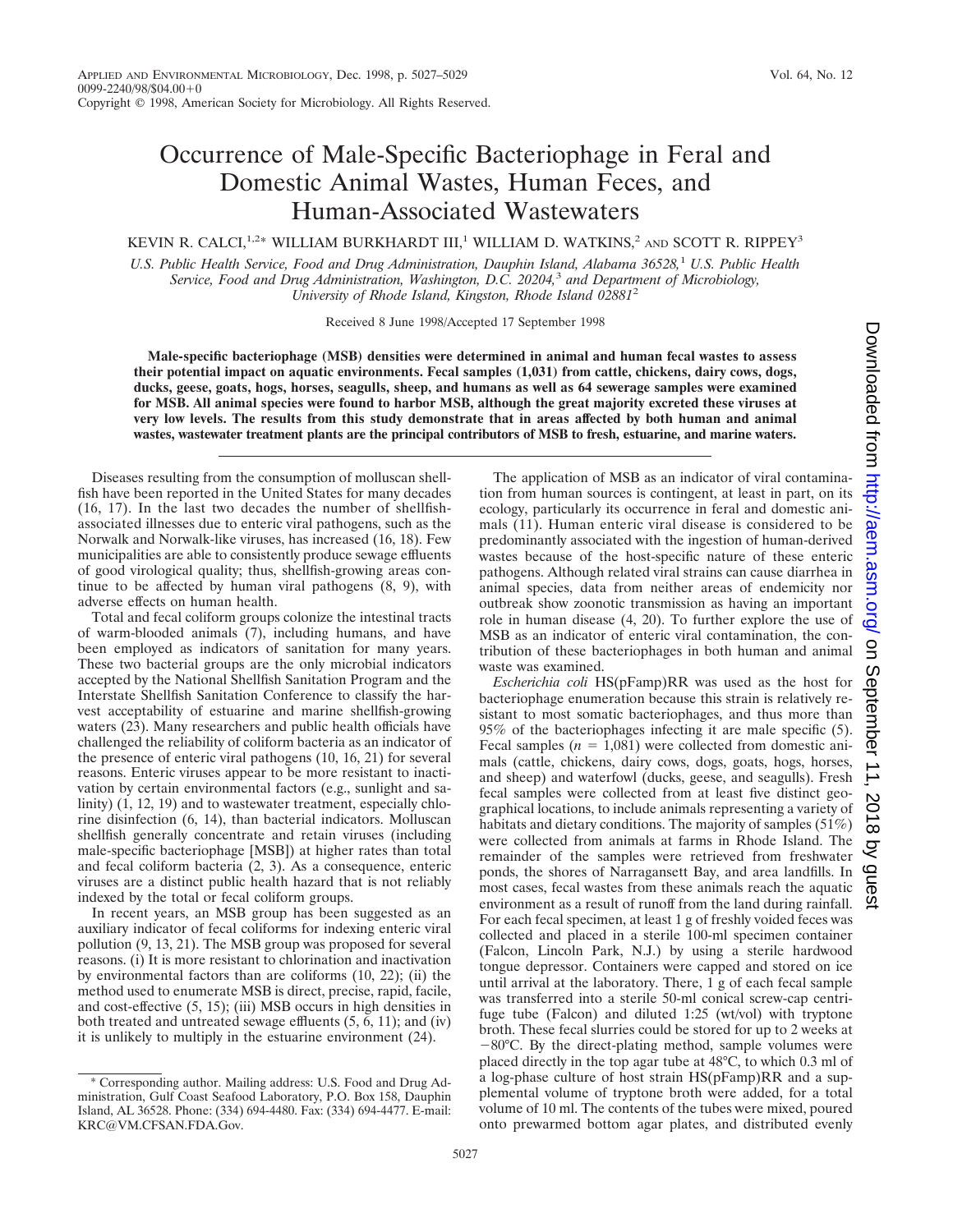

FIG. 1. Mean density and standard deviation of male-specific bacteriophage from animal feces.

over the surface (5). The remainder of the fecal slurry (21 ml) was utilized for the enrichment procedure, in which 0.5 ml of a log-phase culture of HS(pFamp)RR was added, followed by incubation at 35°C for 18 to 24 h. The slurry was then spot tested for the presence of MSB.

The results from both the direct-plating procedures and enrichment demonstrate the great variability in the occurrence of MSB among animal species (Fig. 1). Sheep, goats, and canines had the lowest frequencies of occurrence. Of the 35 canine fecal specimens examined, none were positive by the direct-plating procedure, whereas more than 25% of fecal samples examined from seagulls, hogs, chickens, and horses were positive for MSB by direct analysis.

Most of the 11 animal species examined in this study shed relatively low numbers of MSB (Fig. 1). Only four species (chickens, hogs, horses, and seagulls) were found to excrete a wide range of MSB; in these species, densities of  $>10^4$  PFU/g were observed. More than 75% of the horses shed relatively low numbers of MSB  $\left($  < 10 PFU/g of feces), although a small percentage (8.8%) shed MSB at levels  $>10^3$  PFU/g. More than 53% of the chickens shed low numbers of MSB  $\left($ <10 PFU/g feces). For both horses and chickens, an inverse relationship was found between the levels of MSB in feces and the corresponding percentage of contributing animals. That is, the greater the number of MSB detected in feces was, the lower the number of animals found to harbor these increasing densities was. This trend was not evident for hogs. Instead, about 15% of the hog population shed MSB in  $log_{10}$  ranges between  $<$ 10<sup>0</sup> and  $>$ 10<sup>4</sup> PFU/g.

Septic tank samples, obtained from single-family dwellings in southern Rhode Island, were collected from a septage depth of about 0.5 m. The samples were placed in sterile screw-cap centrifuge tubes (Falcon) and held on ice until they were examined. All samples were assayed within 24 h of collection. MSB was not detected by the direct-plating procedure in any of the 13 human fecal samples examined (Table 1) but was found only following enrichment. These results are consistent with the findings of other investigators (10). The wastewater from 22 residential sewage lift stations was examined by the directplating method. These lift stations, which pumped residential wastewater into a main sewerage system as they filled, each serviced a single-family home. Only two of these stations (9%) were positive for MSB by direct analysis, with densities of 0.1  $\times$  $10^4$  to 2.5  $\times$  10<sup>4</sup> PFU/100 ml. The wastewater from 17 singlefamily residential septic tanks was examined by both direct analysis and the enrichment technique. Fifty-eight percent of the samples were positive for MSB by direct enumeration. Densities ranged from  $< 0.1 \times 10^6$  to  $1.0 \times 10^6$  PFU/100 ml. Of

| TABLE 1. Densities of MSB in human-associated wastewaters |  |
|-----------------------------------------------------------|--|
|-----------------------------------------------------------|--|

| Waste type               | No. of<br>samples | $MSB$ density <sup>a</sup>                  |                                                  |                                     |                     |
|--------------------------|-------------------|---------------------------------------------|--------------------------------------------------|-------------------------------------|---------------------|
|                          |                   | By qualitative enrichment<br>method $(\% )$ | By quantitative direct-plating<br>method $(\% )$ | Range                               | Mean<br>$MSB^b$     |
| Human feces              |                   | 1(8)                                        | 0.0(0)                                           | $< 1.0 - 6.25$                      |                     |
| Residential lift station | 22                |                                             | 2(9)                                             | $< 50.0 - 2.5 \times 10^4$          | $1.3 \times 10^{3}$ |
| Sewage plant effluent    | 14                |                                             | 11 (79)                                          | $\leq 100 - 2.1 \times 10^5$        | $3.0 \times 10^{4}$ |
| Septage                  |                   | 11(65)                                      | 10(59)                                           | $<10-1.0\times10^{6}$               | $1.0 \times 10^{5}$ |
| In-line sewage           |                   |                                             | 11 (100)                                         | $4.5 \times 10^3 - 8.7 \times 10^5$ | $2.3 \times 10^{5}$ |
| Sewage plant influent    | 14                |                                             | 14 (100)                                         | $8.5 \times 10^4 - 3.4 \times 10^6$ | $5.2 \times 10^5$   |

*<sup>a</sup>* PFU per gram of feces or per 100 ml of sewage. Range was determined by the direct-plating procedure.

*b* Arithmetic mean MSB values were determined from quantitative direct-plating results.

*<sup>c</sup>* —, not determined.